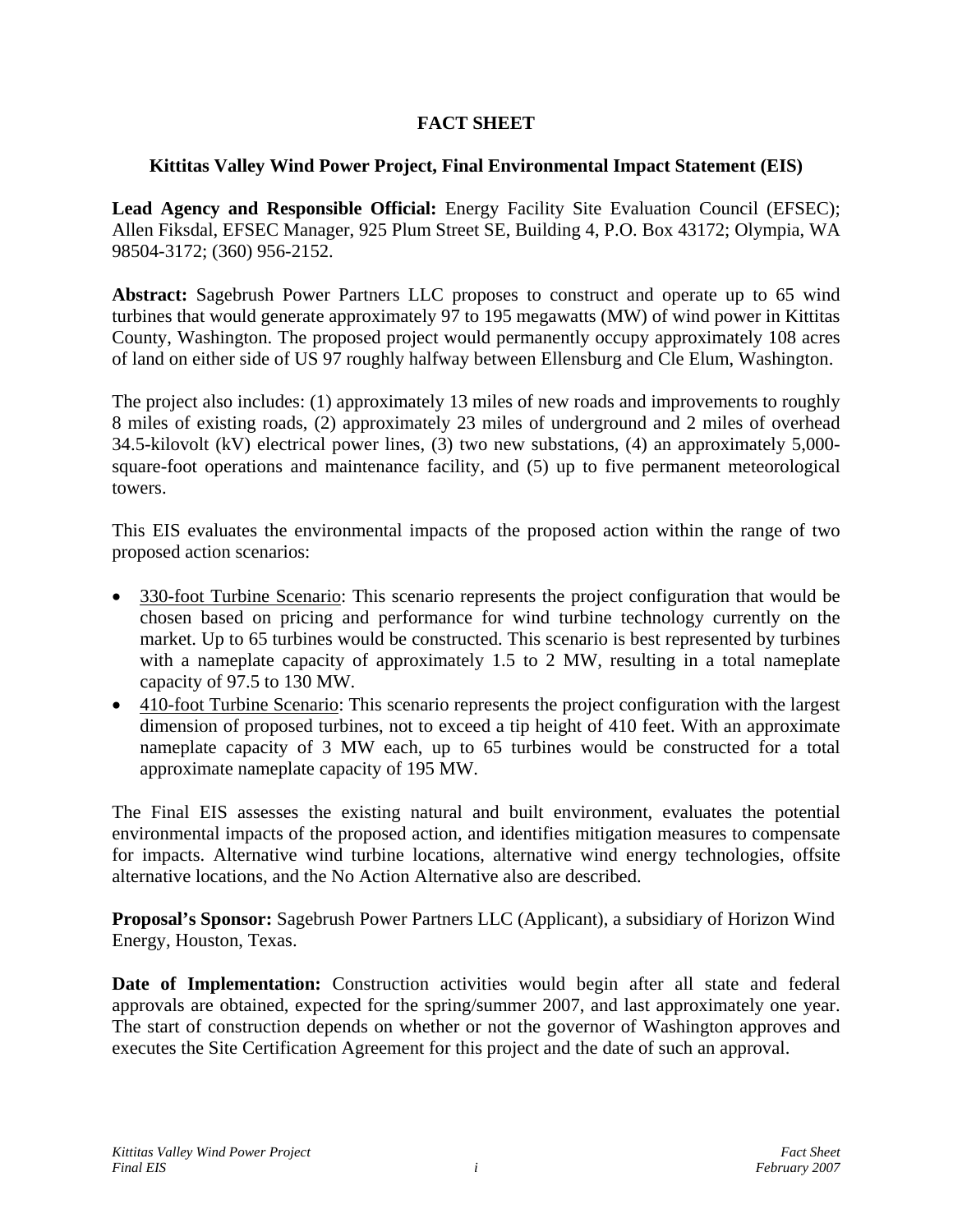**List of Possible Permits, Approvals, and Licenses:** The Applicant filed an Application for Site Certification for the proposed Kittitas Valley Wind Power Project with EFSEC in January 2003. Therefore, EFSEC is the sole non-federal agency authorized to permit the proposed project. For informational purposes, Table 1-2 of this Final EIS lists the major state and local permitting requirements preempted by EFSEC, as well as federal requirements. Not all listed permits and approvals may be required. The EFSEC Site Certification Agreement would provide construction and operational requirements and all other relevant local and Washington state permits and approvals for the project.

**Authors and Principal Contributors to EIS:** An independent consultant of EFSEC, Shapiro and Associates, Inc., is the principal author of the Final EIS, with Otak Inc., Acres International, Huckell/Weinman, Inc., and EFSEC staff contributing. The primary source of information used to prepare the Final EIS is the Application for Site Certification, which was prepared by Sagebrush Power Partners LLC and its primary consultants CH2M Hill, Western Ecosystems Technologies, Inc., Northwest Wildlife Consultants, Inc., Eagle Cap Consulting Inc., and Lithic Analysts. Other primary sources include the following:

- Kittitas County Draft EIS for the Desert Claim Wind Power Project (Kittitas County 2003c);
- Kittitas County Final EIS for the Desert Claim Wind Power Project (Kittitas County 2004);
- Application for Site Certification for the Wild Horse Wind Power Project (Wind Ridge Power Partners LLC 2004);
- Wild Horse Wind Power Project Off-Site Alternatives Analysis (Jones and Stokes 2004a);
- Wild Horse Wind Power Project Off-Site Alternatives Impact Analysis (Jones and Stokes 2004b);
- Wild Horse Wind Power Project Draft EIS (EFSEC 2004a);
- Kittitas Valley Wind Power Project Draft Supplemental EIS (EFSEC 2004b);
- Kittitas Valley Wind Power Project Addendum to Draft Environmental Impact Statement (EFSEC 2005d);
- Second Request for Preemption, Kittitas Valley Wind Power Project (Sagebrush Power Partners LLC 2006a);
- New information from prefiled testimony, adjudicative hearing testimony and examination, hearing exhibits, and final briefs.

## **Subsequent Environmental Review:** None anticipated.

**Date of Final Lead Agency Action:** After EFSEC deliberates on the facts, testimony, and EIS contents, it will send a recommendation to the governor of the state of Washington to approve or deny the project (expected in early 2007). The governor has 60 days to accept or reject the recommendation or to remand the recommendation to EFSEC for further investigation.